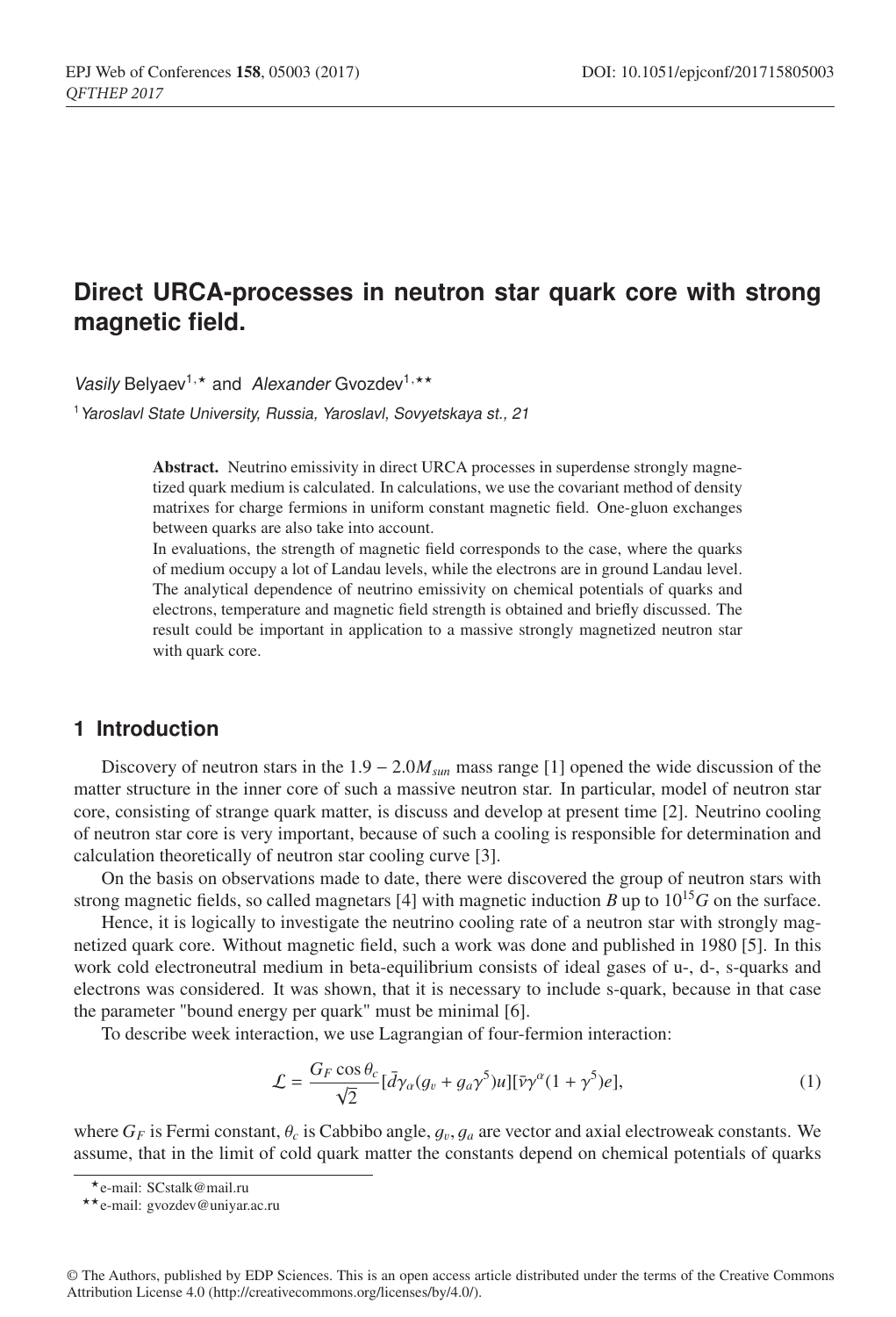only, and the following URCA-processes give leading contribution in neutrino emissivity:

$$
u + e^- \to d + \nu_e, \quad \text{(crossing)} \tag{2}
$$

$$
d \to u + e^- + \bar{\nu}_e. \quad \text{(decay)}\tag{3}
$$

One neglects contributions in neutrino emissivity of similar URCA-processes with *s*-quark, because they are suppressed by Cabbibo angle. If one takes into account one-gluon exchanges between quarks, then the neutrino emissivity is not negligible and proportional to  $G_F^2 \alpha_s \mu_u \mu_d \mu_e T^6$  [5]. Here  $\alpha_s$  is strong coupling constant,  $\mu_u$ ,  $\mu_d$ ,  $\mu_e$  are chemical potentials of  $u$ -,  $d$ -quarks and electrons accordingly, *T* is temperature. This is well-known old result, cited in many reports and books on neutron stars.

In the present paper we consider the quark core of massive neutron star with strong magnetic field. We assume, that:

$$
\mu_u^2, \mu_d^2 \gg m_q^2(\mu) > eB \gtrsim \mu_e^2 \gg T^2,\tag{4}
$$

where

$$
m_q^2(\mu) = \frac{2\alpha_s}{3\pi} \mu_q^2. \tag{5}
$$

is well-known effective quark mass [7] in the one-gluon approximation of finite-temperature QCD in the limit  $T \to 0$ , B is the magnetic field strength. The first two inequations in (4) means, that magnetic field has small effect on QCD-dynamics, consequently, on effective quark masses and a lot of Landau levels are occupied by quarks. The third inequation mean, that electrons are occupied ground Landau level only. Substitute in inequation (4) reasonable values of chemical potentials quarks and electrons  $\mu_{u,d} \approx 500 \text{ MeV}, \mu_e \approx 30 \text{ MeV}, \text{ one obtain:}$ 

$$
B \sim 10^{17} \text{G.}
$$
 (6)

We note, that this value of magnetic field is reasonable for neutron star core and is not effect substantially on equation of state of quark medium. We assume, that the quarks are ideal massive gas with mass  $m(\mu)$ , while electrons and neutrino are massless.

For evaluation neutrino emissivity we use matrix density technics for charged fermion in external magnetic field [8]. The conservation laws of 4-momentum for crossing and decay are:

$$
\mathcal{P}_1 + p = \mathcal{P}_2 + k, \quad \mathcal{P}_2 = \mathcal{P}_1 + p + k,\tag{7}
$$

where  $P_1$ ,  $P_2$ ,  $p$ ,  $k - 4$ -momenta of u-, d-quarks, electron and neutrino accordingly,

$$
\mathcal{P}_1^{\mu} = (E_n, \vec{\mathcal{P}}_1), \quad \mathcal{P}_2^{\mu} = (E_{n'}, \vec{\mathcal{P}}_2), \quad p^{\mu} = (\epsilon_{n''}, \vec{p}), \quad k^{\mu} = (\omega, \vec{k}), \tag{8}
$$

where  $E_n = \sqrt{p_z^2 + 2q e B n + m^2}$  is the energy of charged particle in external magnetic field, *q* is module of particles charge,  $\epsilon_{n''} = \epsilon_0 \equiv \epsilon$ , because all electrons take ground Landau level.

Neutrino emissivities of decay and crossing are presented as follows:

$$
Q^{(\text{dec})} = \frac{3}{V} \sum dn_d \, f_d \sum dn_u \, (1 - f_u) \sum dn_e (1 - f_e) \sum dn_v \omega \frac{|S_{if}^{(\text{dec})}|^2}{\tau},\tag{9}
$$

$$
Q^{(cr)} = \frac{3}{V} \sum dn_u f_u \sum dn_e f_e \sum dn_d (1 - f_d) \sum dn_v \omega \frac{|S_{if}^{(cr)}|^2}{\tau}.
$$
 (10)

where sums mean summing under overall phase volumes of particles, *fi* are the distributions functions of particles,  $\omega$  is neutrino energy, *V* is normalized volume,  $\tau$  is normalized time,  $|S_{if}|^2$  is squared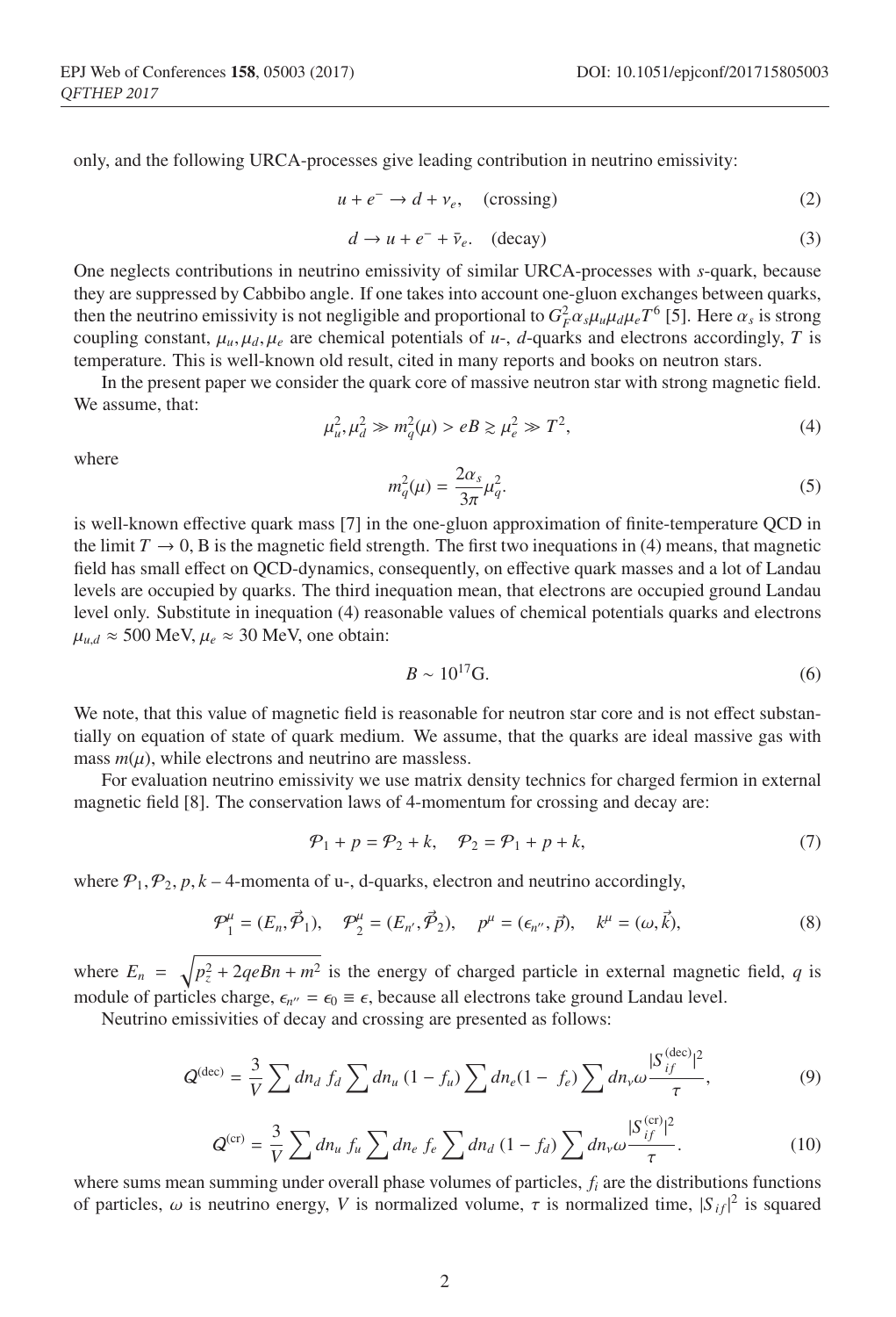S-matrix element. It is assumed in formulae, that emitting medium is transparent for neutrinos. The multiplier factors "3" take into account, because the quarks with all colours participate in all processes, and the colour conservates in processes.

We discuss below the crossing process, because the evaluations are similar for both processes. After simplifications, the neutrino emissivity of crossing  $Q^{(cr)}$  could be present in the form:

$$
Q^{(cr)} = \frac{3G_F^2 \cos^2 \theta_c g_v^2}{32(2\pi)^8} \sum_{n,n'} g_n g_{n'} \int \frac{d^3 P_1}{E_n} f_u \int \frac{d^3 p}{\epsilon} f_e \cdot
$$
  

$$
\int \frac{d^3 P_2}{E_{n'}} (1 - f_d) \int d^3 k \, \delta^4(\mathcal{P}_1 + p - \mathcal{P}_2 - k) S \, p[\hat{\rho}_d \gamma_\alpha \cdot \frac{(1 + c\gamma^5)\hat{\rho}_u \gamma_\beta (1 + c\gamma^5)] S \, p[\hat{\rho}_v \gamma^\alpha (1 + \gamma^5)\hat{\rho}_e \gamma^\beta (1 + \gamma^5)], \quad (11)
$$

where  $c = g_a/g_v, \hat{\rho}_u, \hat{\rho}_d, \hat{\rho}_e, \hat{\rho}_v$  - are density matrices of u-, d-quarks, electron, summed over spins, and neutrino accordingly, g*<sup>n</sup>* is the factor of spins degeneration.

We take the density matrices for u, d, e from [8], and don't forget, that the quarks have fractional charges. One evaluates the traces by standard rules [8]. After long and tedious evaluations, we obtain:

$$
Q^{(cr)} = \frac{6G_F^2 \cos^2 \theta_c g_v^2}{(2\pi)^8} \sum_{n,n'} g_n g_{n'} \int \frac{d^3 P_1}{E_n} f_u \int \frac{d^3 p}{\epsilon} f_e.
$$
  
\n
$$
\int \frac{d^3 P_2}{E_{n'}} (1 - f_d) \int d^3 k \delta^4 (\mathcal{P}_1 + p - \mathcal{P}_2 - k)(-1)^{n+n'} \exp\left(-\frac{u_u + u_d + u_e}{2}\right).
$$
  
\n
$$
\cdot \left( [(1+c)^2 L_{n'-1}(u_d) L_n(u_u) + (1-c)^2 L_{n-1}(u_u) L_{n'}(u_d)] \Phi_{\parallel} + 8(1+c)^2 L_{n'-1}^1(u_d) L_n(u_u) (\mathcal{P}_2 \Lambda k)(\mathcal{P}_1 (\tilde{\Lambda} + \tilde{\phi}) p) +
$$
  
\n
$$
+ 8(1-c)^2 L_{n-1}^1(u_u) L_{n'}(u_d) (\mathcal{P}_1 \Lambda k)(\mathcal{P}_2 (\tilde{\Lambda} + \tilde{\phi}) p) +
$$
  
\n
$$
+ 4L_{n'}(u_d) L_n(u_u) (k(\tilde{\Lambda} + \tilde{\phi}) p)[(1+c^2)(\mathcal{P}_2 \tilde{\Lambda} \mathcal{P}_1) - (1-c^2) m_u m_d + 2c(\mathcal{P}_1 \tilde{\phi} \mathcal{P}_2)] \right), \quad (12)
$$

where

$$
\Phi_{\parallel} \equiv 2(\mathcal{P}_2 \tilde{\Lambda} \mathcal{P}_1)(k\tilde{\Lambda} p) - 2(\mathcal{P}_2 \tilde{\Lambda} p)(\mathcal{P}_1 \tilde{\Lambda} k) - 2(\mathcal{P}_2 \tilde{\Lambda} k)(\mathcal{P}_1 \tilde{\Lambda} p) -
$$

$$
-(\mathcal{P}_2 \tilde{\Lambda} k)(\mathcal{P}_1 \tilde{\phi} p) - (\mathcal{P}_1 \tilde{\Lambda} k)(\mathcal{P}_2 \tilde{\phi} p) - (\mathcal{P}_1 \tilde{\Lambda} p)(\mathcal{P}_2 \tilde{\phi} k) - (\mathcal{P}_2 \tilde{\Lambda} p)(\mathcal{P}_1 \tilde{\phi} k). \tag{13}
$$

Here  $\phi_{\mu\nu} = F_{\mu\nu}/B$ ,  $\tilde{\phi}_{\mu\nu} = \tilde{F}_{\mu\nu}/B$  are dimensionless tensor, dual tensor of magnetic field,  $\Lambda_{\mu\nu} = (\phi \phi)_{\mu\nu}$ ,  $\tilde{\Lambda}_{\mu\nu} = (\tilde{\phi}\tilde{\phi})_{\mu\nu}, L_h^k$  are Laguerre polynomials,  $u_d = 6\mathcal{P}_{2\perp}^2/eB$ ,  $u_u = 3\mathcal{P}_{1\perp}^2/eB$ ,  $u_e = 2p_{\perp}^2/eB$ ,  $p_{\perp}^2$ is denoted the transversal to magnetic field strength components of charge particles momenta, for example, electron squared.

## **2 Integrals on transversal to magnetic field strength components of charge particles momenta**

To calculate the neutrino emissivity (12), it is necessary to evaluate the following scalar and vector integrals:

$$
\mathcal{J}^{(n,m)} = \int d\mathcal{P}_{1x} d\mathcal{P}_{1y} \int d\mathcal{P}_{2x} d\mathcal{P}_{2y} \int dp_x dp_y L_n(u_u) L_m(u_d) \cdot \exp\left[-\frac{u_u + u_d + u_e}{2}\right] \delta_{\perp}(\mathcal{P}_1 + p - \mathcal{P}_2 - k), \quad (14)
$$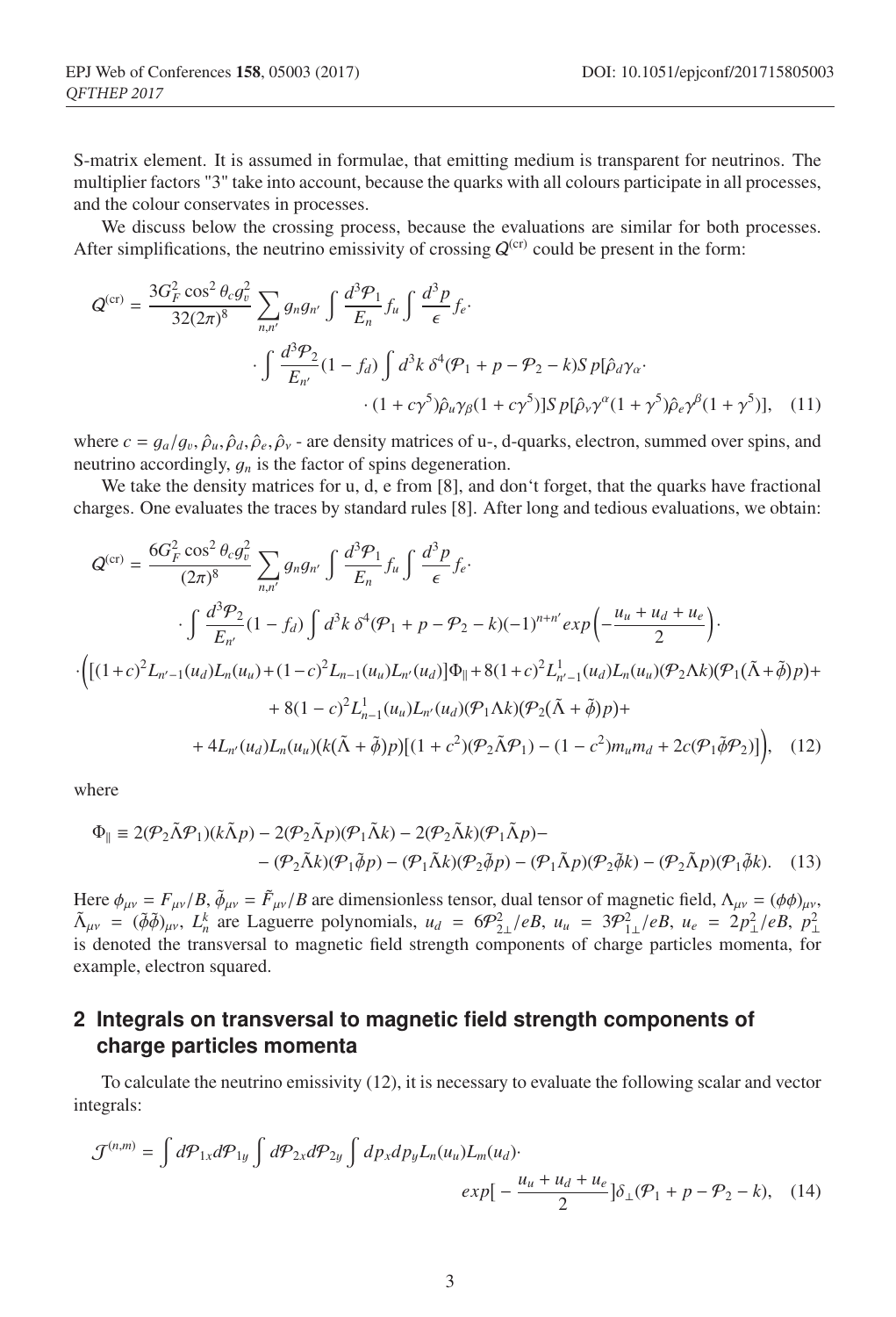$$
\mathcal{J}^{(n,m)\alpha} = \int d\mathcal{P}_{1x} d\mathcal{P}_{1y} \int d\mathcal{P}_{2x} d\mathcal{P}_{2y} \int dp_x dp_y \mathcal{P}_1^{\alpha} L_{n-1}^1(u_u) L_m(u_d) \cdot \exp\left[-\frac{u_u + u_d + u_e}{2}\right] \delta_{\perp}(\mathcal{P}_1 + p - \mathcal{P}_2 - k), \quad (15)
$$

$$
\tilde{\mathcal{J}}^{(n,m)\alpha} = \int d\mathcal{P}_{1x} d\mathcal{P}_{1y} \int d\mathcal{P}_{2x} d\mathcal{P}_{2y} \int dp_x dp_y \mathcal{P}_2^{\alpha} L_n(u_u) L_{m-1}^1(u_d) \cdot \exp\left[-\frac{u_u + u_d + u_e}{2}\right] \delta_{\perp}(\mathcal{P}_1 + p - \mathcal{P}_2 - k), \quad (16)
$$

where  $\delta_{\perp}(\mathcal{P}_1 + p - \mathcal{P}_2 - k) = \delta(\mathcal{P}_{1x} + p_x - \mathcal{P}_{2x} - k_x)\delta(\mathcal{P}_{1y} + p_y - \mathcal{P}_{2y} - k_y)$ . We have calculated these integrals similarly to [8], and obtained:

$$
\mathcal{J}^{(n,m)}(v) = \frac{\pi^2}{3} (eB)^2 (-1)^{n+m} I_0^{(n,m)}(v),\tag{17}
$$

$$
\mathcal{J}^{(n,m)\alpha}(v) = k_{\perp}^{\alpha} \frac{\pi^2}{6} (eB)^2 (-1)^{n+m+1} n \Big( I_1^{(n-1,m)}(v) - I_1^{(n,m)}(v) \Big),\tag{18}
$$

$$
\tilde{\mathcal{J}}^{(n,m)\alpha}(v) = k_{\perp}^{\alpha} \frac{\pi^2}{6} (eB)^2 (-1)^{n+m} m \Big( I_1^{(n,m-1)}(v) - I_1^{(n,m)}(v) \Big). \tag{19}
$$

Here  $v^2 = k_\perp^2/eB$ ,  $k_\perp^2 = (k_x)^2 + (k_y)^2$  is the neutrino transverse momenta squared and integrals  $I_i^{n,m}$  are determined, as follows:

$$
I_0^{(n,m)}(v) \equiv \int_0^\infty dx \, e^{-3x} \, L_n(2x) L_m(x) J_0(\sqrt{6}v \sqrt{x}), \tag{20}
$$

$$
I_1^{(n,m)}(v) \equiv \sqrt{\frac{2}{3}} \frac{1}{v} \int_0^\infty dx \frac{e^{-3x}}{\sqrt{x}} L_n(2x) L_m(x) J_1(\sqrt{6}v \sqrt{x}), \tag{21}
$$

where  $J_0$ ,  $J_1$  - are Bessel functions. The functions  $I_0^{(n,m)}(v)$ ,  $I_1^{(n,m)}(v)$  at fixed values of v have asymmetric delta-like "burst" behavior at m = 2n − 1. If values *n*, *m* turn from tens to thousands, then the "burst" diffuses fast.

From this point we use various approximations. First, we assume, that the parameter  $v^2 = k_\perp^2/eB$ is small ( $v \ll 1$ ). Hence, one evaluate approximately functions  $I_0$ ,  $I_1$ . One approximate  $J_1(z) \approx z/2$ ,  $J_0(z) \approx 1$ , after that the leading terms in expansion series on v are:

$$
I_1^{(n,m)}(v) = I_0^{(n,m)}(v) \approx \int_0^\infty dx e^{-3x} L_n(2x) L_m(x) \equiv C_0^{(n,m)}.
$$
 (22)

One can evaluate the function  $C_0^{(n,m)}$  exactly [9]

$$
C_0^{(n,m)} = \frac{\Gamma(n+m+1)}{n!m!} \frac{2^m}{3^{n+m+1}}.
$$
 (23)

Second, we assume, that the leading contribution in neutrino emissivity gives the region  $n, n' \gg 1$ . Hence, we replace

$$
g_n = g_{n'} = 2. \tag{24}
$$

Moreover, where it does not cause confusion, we replace

$$
(n-1) \to n, \quad (n'-1) \to n'. \tag{25}
$$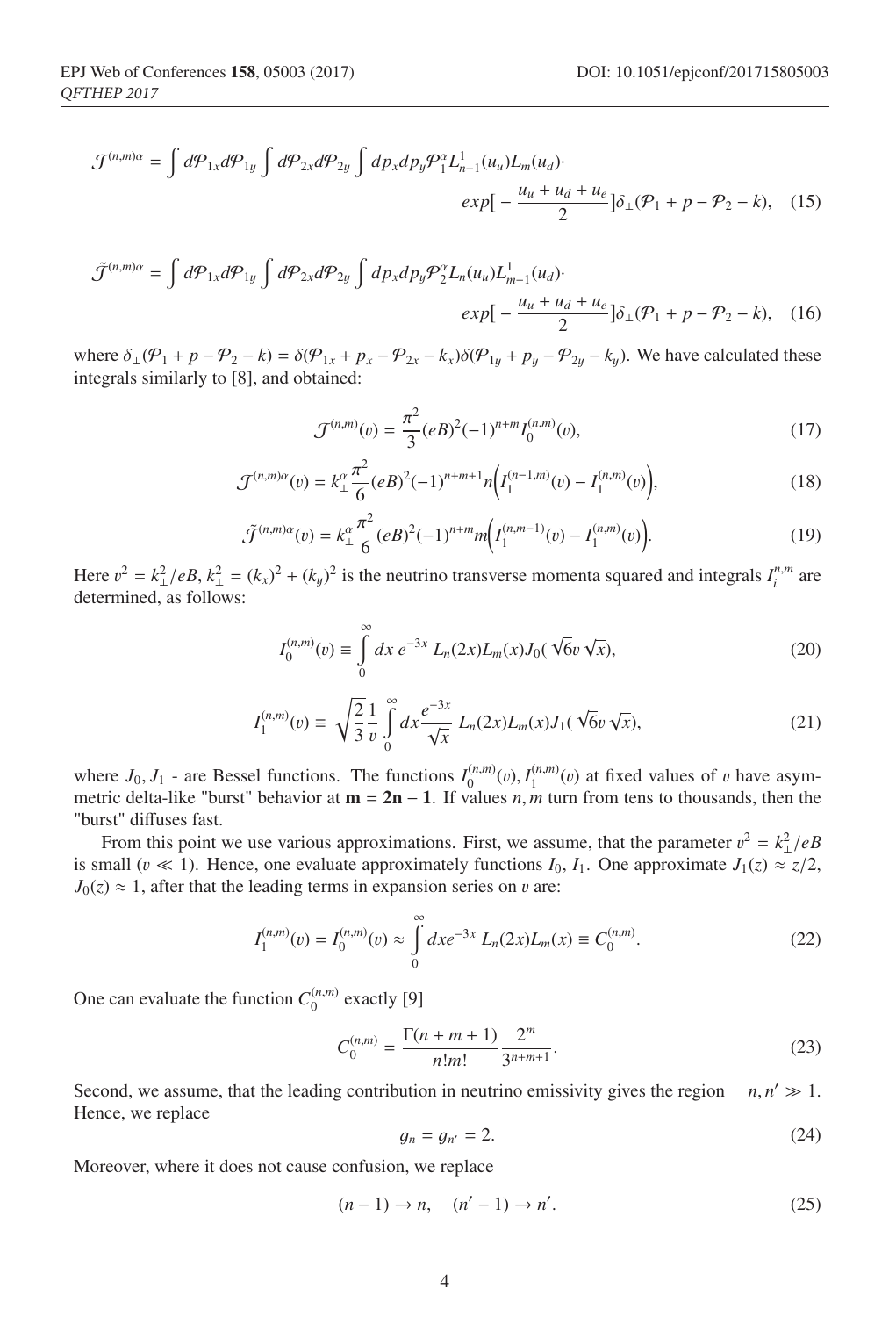In expressions like  $(I_1^{(n,n'-1)} - I_1^{(n,n')}$  this replacement is not valid. Therefore, we calculate approximately by using (22), (23) the ratios:

$$
\frac{I_1^{(n,n'-1)}}{I_1^{(n,n')}} \approx \frac{3n'}{2(n+n')}, \quad \frac{I_1^{(n-1,n')}}{I_1^{(n,n')} } \approx \frac{3n}{n+n'}.
$$
\n(26)

Third, we assume, that the leading contribution in neutrino emissivity gives at fixed *n* by small vicinity of  $m = 2n$ , because functions  $I_0^{(n,m)}(v)$ ,  $I_1^{(n,m)}(v)$  have delta-like burst in that domain. Hence, we replace  $n' = 2n$ , where it does not cause confusion:

$$
n'\frac{n'-2n}{2(n+n')} \to \frac{n'-2n}{3}, \quad n\frac{2n-n'}{n+n'} \to \frac{2n-n'}{3}.
$$
 (27)

After integrations on transverse components and simplifications, the neutrino emissivity (12) could be presented in the forms:

$$
Q^{(cr)} = \frac{G_F^2 \cos^2 \theta_c g_v^2}{16\pi^6} (eB)^2 \sum_{n,n'} \int d^3k \int \frac{dp_z}{\epsilon} f_e \int \frac{d\mathcal{P}_{1z}}{E_n} f_u \int \frac{d\mathcal{P}_{2z}}{E_{n'}} (1 - f_d) \cdot
$$

$$
\cdot \delta_{\parallel}(\mathcal{P}_1 + p - \mathcal{P}_2 - k) \Big( I_0^{(n,n')} \Big( -(1 + c)^2 \Phi_{\parallel} + 2[k(\tilde{\Lambda} + \tilde{\phi})p][(1 + c^2)(\mathcal{P}_1 \tilde{\Lambda} \mathcal{P}_2) - (1 - c^2) m_u m_d + 2c(\mathcal{P}_1 \tilde{\phi} \mathcal{P}_2) \Big) \Big) +
$$

$$
+ v^2 I_1^{(n,n')} \mathcal{P}_\perp^2 \Big( (1 + c)^2 [\mathcal{P}_1(\tilde{\Lambda} + \tilde{\phi})p] + (1 - c)^2 [\mathcal{P}_2(\tilde{\Lambda} + \tilde{\phi})p] \Big), \quad (28)
$$

 $\text{where } \Delta P_{\perp}^2 = 2eB(n'-2n)/3, \ \delta_{\parallel}(P_1 + p - P_2 - k) = \delta(E_n + \epsilon - E_{n'} - \omega)\delta(P_{1z} + p_z - P_{2z} - k_z).$ 

## **3 Integrals on parallel components**

Firstly, for unification of calculations both processes, we rework artificially by using the conservation of energy and parallel component of momentum in the crossing process:

$$
f_u f_e (1 - f_d) = f_d (1 - f_u)(1 - f_e) exp\left(-\frac{\omega}{T}\right) exp\left(\frac{\mu_e - \Delta \mu}{T}\right),\tag{29}
$$

where  $\Delta \mu = \mu_d - \mu_u$ . As one can see, the expression (28) for neutrino emissivity contain manifestly covariant, from the viewpoint of Lorenz transformations along the magnetic field strength, integrals on parallel components of quarks:

$$
\mathcal{I}_s \equiv \int_{-\infty}^{\infty} \frac{d\mathcal{P}_{1z}}{E_n} \int_{-\infty}^{\infty} \frac{d\mathcal{P}_{2z}}{E_{n'}} f_d (1 - f_u) \delta_{\parallel}(\mathcal{P}_2 - \mathcal{P}_1 - q), \tag{30}
$$

$$
\mathcal{I}_V^{(1)\mu} \equiv \int_{-\infty}^{\infty} \frac{d\mathcal{P}_{1z}}{E_n} \int_{-\infty}^{\infty} \frac{d\mathcal{P}_{2z}}{E_{n'}} f_d (1 - f_u) \delta_{\parallel} (\mathcal{P}_2 - \mathcal{P}_1 - q) \mathcal{P}_{1\parallel}^{\mu}, \tag{31}
$$

$$
\mathcal{I}_V^{(2)\mu} \equiv \int_{-\infty}^{\infty} \frac{d\mathcal{P}_{1z}}{E_n} \int_{-\infty}^{\infty} \frac{d\mathcal{P}_{2z}}{E_{n'}} f_d (1 - f_u) \delta_{\parallel} (\mathcal{P}_2 - \mathcal{P}_1 - q) \mathcal{P}_{2\parallel}^{\mu}, \tag{32}
$$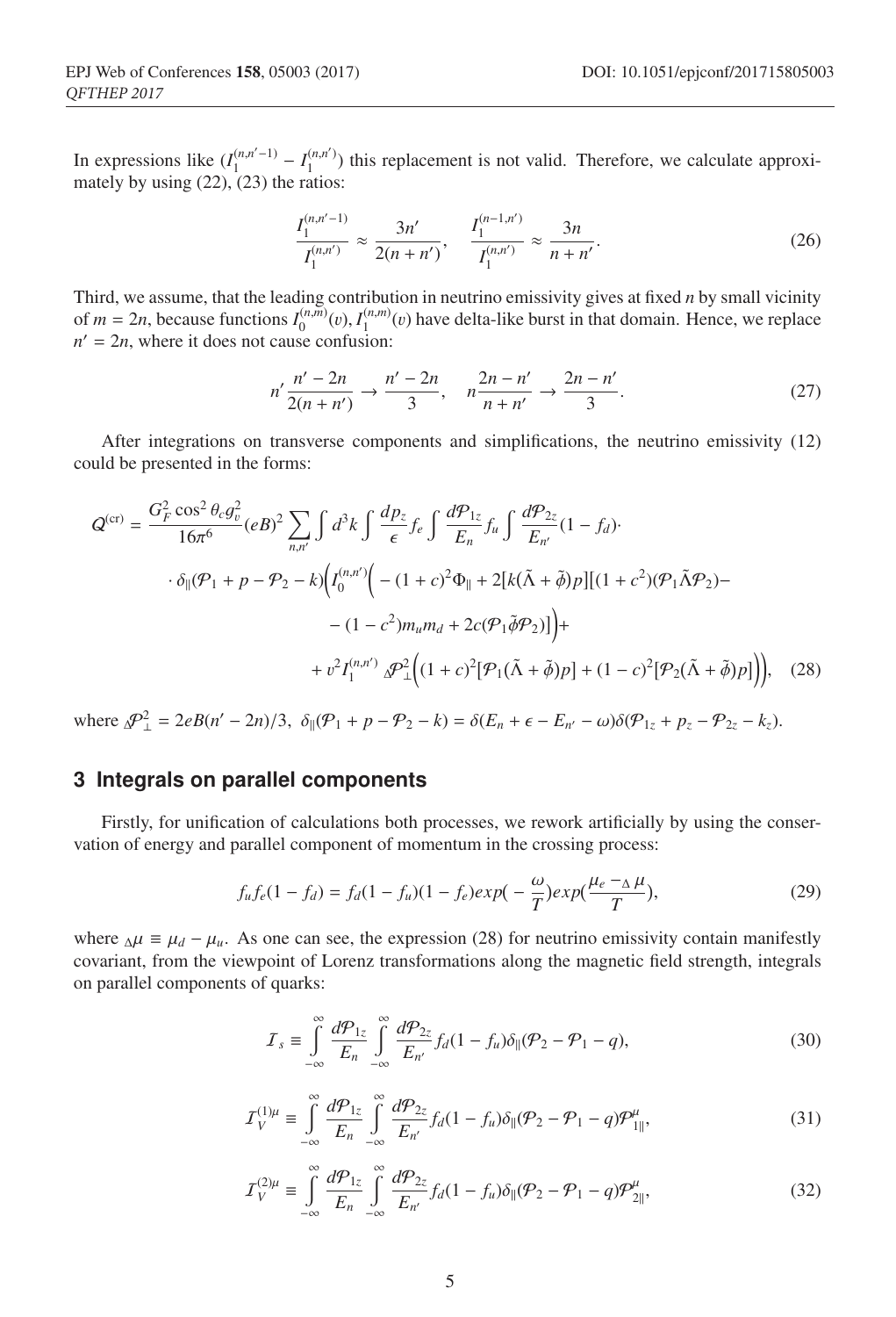$$
\mathcal{I}_T^{\alpha\beta} \equiv \int\limits_{-\infty}^{\infty} \frac{d\mathcal{P}_{1z}}{E_n} \int\limits_{-\infty}^{\infty} \frac{d\mathcal{P}_{2z}}{E_{n'}} f_d (1 - f_u) \delta_{\parallel} (\mathcal{P}_2 - \mathcal{P}_1 - q) \mathcal{P}_{1\parallel}^{\alpha} \mathcal{P}_{2\parallel}^{\beta},\tag{33}
$$

$$
\mathcal{I}_{\phi} \equiv \int_{-\infty}^{\infty} \frac{d\mathcal{P}_{1z}}{E_n} \int_{-\infty}^{\infty} \frac{d\mathcal{P}_{2z}}{E_{n'}} f_d (1 - f_u) \delta_{\parallel} (\mathcal{P}_2 - \mathcal{P}_1 - q) (\mathcal{P}_1 \tilde{\phi} \mathcal{P}_2) = 0, \tag{34}
$$

where  $\mathcal{P}_{1\parallel}^{\alpha} = (\mathcal{P}_{1}\tilde{\Lambda})^{\alpha}$ , indices  $\mu, \alpha, \beta$  runing values of (0, 3),  $q \equiv p + k$  - for decay and  $q \equiv p - k$  - for crossing. As kinematics analysis shows,  $q_0 = \epsilon + \omega > 0$  ( $n' - 2n > 0$ ) for decay and  $q_0 = \epsilon - \omega < 0$  $(n' - 2n < 0)$  for crossing. We note also, that similar integrals over structures like  $(p_1 \tilde{\phi} p_2)$  are zero, while integrals  $I_V^{(1)\mu}$ ,  $I_T^{\alpha\beta}$  can be expressed in terms of  $I_s$ :

$$
\mathcal{I}_v^{(1)\mu} = \frac{\mathcal{P}_\perp^2 - q_{\parallel}^2}{2q_{\parallel}^2} \mathcal{I}_s q_{\parallel}^\mu, \quad \mathcal{I}_v^{(2)\mu} = \frac{\mathcal{P}_\perp^2 + q_{\parallel}^2}{2q_{\parallel}^2} \mathcal{I}_s q_{\parallel}^\mu,\tag{35}
$$

$$
\mathcal{I}_T^{\alpha\beta} = \left( a\tilde{\Lambda}^{\alpha\beta} + b\frac{q_{\parallel}^{\alpha}q_{\parallel}^{\beta}}{q_{\parallel}^2} \right) \mathcal{I}_s,\tag{36}
$$

$$
a = -\frac{\Delta P_{\perp}^2 + q_{\parallel}^2}{2} + \frac{2}{3}eBn' + m_d^2 - \frac{(\Delta P_{\perp}^2)^2 - (q_{\parallel}^2)^2}{4q_{\parallel}^2},
$$
\n(37)

$$
b = -\frac{(\mathcal{P}_\perp^2)^2 - (q_\parallel^2)^2}{2q_\parallel^2} + \frac{\mathcal{P}_\perp^2 + q_\parallel^2}{2} - \frac{2}{3}eBn' - m_d^2,\tag{38}
$$

where  $q_{\parallel}^2 = (q \tilde{\Lambda} q)$ .

One can evaluate the scalar integral  $I_s$  by using the approximation [10]:

$$
f_d(1 - f_u) \approx S \cdot \delta(E_{n'} - \mu_d), \tag{39}
$$

where the area of overlap of strongly degenerate fermi-distributed functions is:

$$
S = \int_{M_1}^{\infty} dE_n \int_{M_2}^{\infty} dE_{n'} f_d (1 - f_u) \delta(E_{n'} - E_n - q_0) \approx \frac{\Delta \mu - q_0}{1 - exp(-\frac{\Delta \mu - q_0}{T})},
$$
(40)

where  $M_1 = \sqrt{4eBn/3 + m_u^2}$ ,  $M_2 = \sqrt{2eBn'/3 + m_d^2}$ . By using (39), (40), assuming  $\mu_d \gg \epsilon$ ,  $\omega$  and neglecting  $m_{u,d}^2$  in comparison with  $\mu_d^2$ , *eBn'*, one obtains roughly:

$$
I_s \approx \frac{2\delta(\cos\theta - \cos\theta_1^*) + \delta(\cos\theta - \cos\theta_2^*)}{\mu_d^2 v_F^2 \omega},\tag{41}
$$

where  $v_F^2 \equiv 1 - 2eBn'/3\mu_d^2$  is Fermi velocity squared for d-quark,  $\theta$  is the angle between neutrino momentum  $\vec{k}$  and magnetic field strength  $\vec{B}$ . The explicit form for  $\cos \theta_1^* (\cos \theta_2^* = -\cos \theta_1^*)$  is not required, because, after substitution  $(29)$ ,  $(35)$ ,  $(36)$ ,  $(41)$  in neutrino emissivity  $(28)$ , the integrand does not depend on it. Thus, the integration over  $d^3k = 2\pi\omega^2 d\omega d(-\cos\theta)$  gives effectively  $4\pi\omega^2 d\omega$ .

We note, that approximation (39) take place in the rest frame of the quark matter. If the matter moves along the magnetic field,  $\delta(E_{n'} - \mu_d)$  will be transformed to:

$$
\delta(E_{n'} - \mu_d) \to \frac{\sqrt{q_{\parallel}^2}}{\mu_d} \delta(\sqrt{q_{\parallel}^2} - \Delta), \tag{42}
$$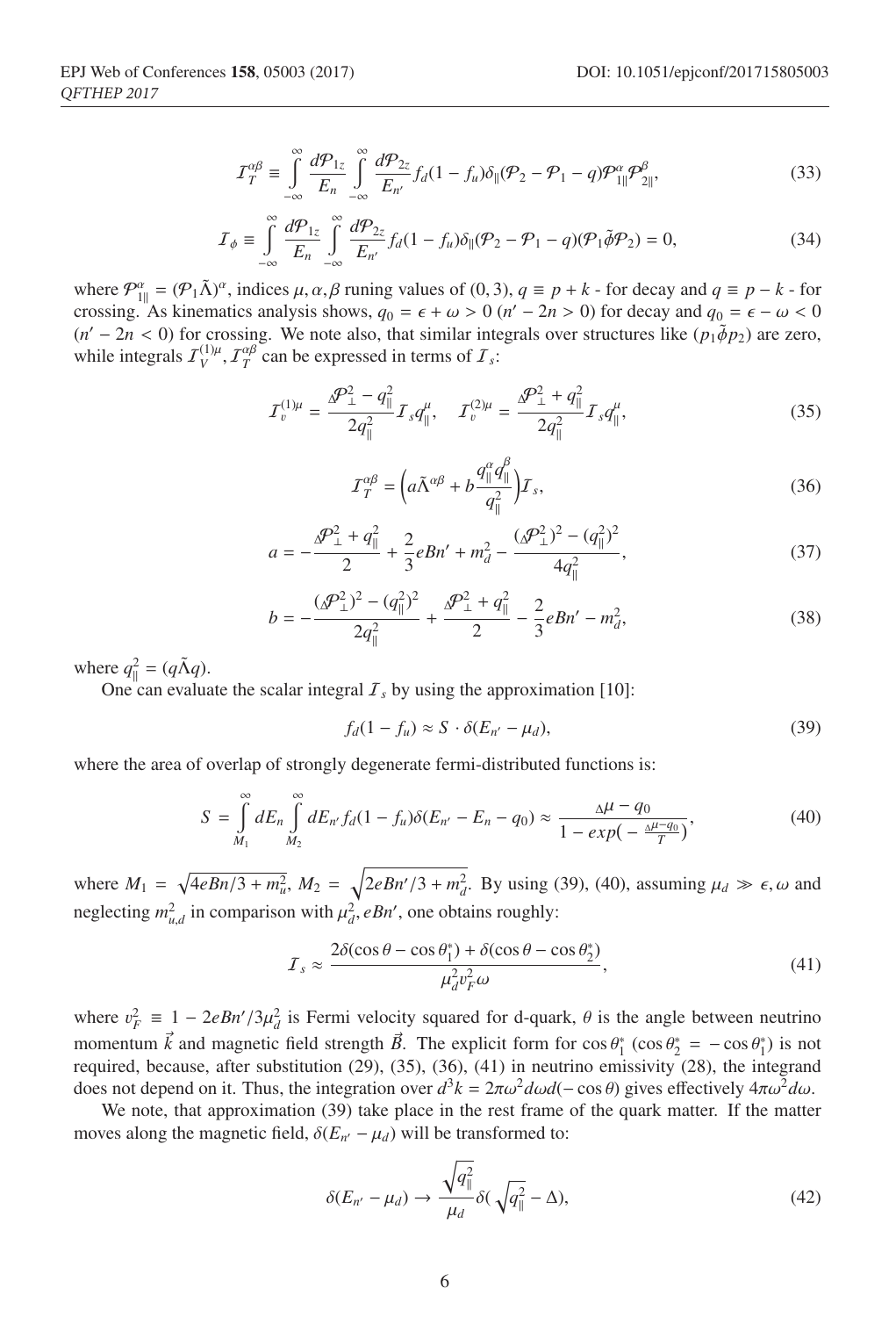where  $\Delta = \sigma \frac{e}{3\mu_d}(n'-2n)$ , and  $\sigma$  - is sign function of  $q_0$ , or  $(n'-2n)$  ( $\sigma > 0$  in decay and  $\sigma < 0$  in crossing). Thus, we have the the constraint on Lorenz-invariant  $\sqrt{q_1^2} \approx \Delta$ . Together with conservation laws of energy and parallel momentum, that constraint determine the region of integration on  $\epsilon, \omega$  variables. We note also, that  $\sqrt{q_{\parallel}^2}/\mu_d$  is a small number ( $\sqrt{q_{\parallel}^2}/\mu_d \ll 1$ ).

By assuming, that:

$$
\mu_d^2, eBn' \gg \Delta^2, m_{u,d}^2, \sigma eB(n'-2n),\tag{43}
$$

we take the leading contributions in neutrino emissivities:

$$
Q^{(cr)} = \frac{G_F^2 \cos^2 \theta_c (g_v^2 + g_a^2)}{\pi^5} (eB)^2 e^{\frac{\mu_c - \Delta \mu}{T}} \sum_{n,n'} \frac{1}{v_F^2} \int_{\mu_e}^{\infty} d\epsilon \int_{\epsilon+\Delta}^{\infty} d\omega \omega e^{-\frac{\omega}{T}} \frac{\Delta \mu - \epsilon + \omega}{1 - e^{-\frac{\Delta \mu - \epsilon + \omega}{T}}} \cdot \frac{1}{(\omega - \epsilon - \sqrt{(\epsilon - \omega)^2 - \Delta^2}) I_0^{(n,n')} \left(2 + [1 + v_F^2] \frac{2\epsilon(\omega - \epsilon - \sqrt{(\epsilon - \omega)^2 - \Delta^2})}{\Delta^2}\right)},
$$
(44)

$$
Q^{(\text{dec})} = \frac{G_F^2 \cos^2 \theta_c (g_v^2 + g_a^2)}{\pi^5} (eB)^2 \sum_{n,n'} \frac{1}{v_F^2} \int_{\mu_e}^{\infty} d\epsilon \int_{\Delta^2/(2\epsilon)}^{\infty} d\omega \omega \frac{(\epsilon + \omega - \Delta\mu)}{e^{\frac{\epsilon + \omega - \Delta\mu}{T}} - 1}.
$$
  

$$
\cdot (\omega + \epsilon - \sqrt{(\epsilon + \omega)^2 - \Delta^2}) I_0^{(n,n')} \Big( 2 + [1 + v_F^2] \frac{2\epsilon(\omega + \epsilon - \sqrt{(\epsilon + \omega)^2 - \Delta^2})}{\Delta^2} \Big). \quad (45)
$$

In evaluating the rest of the integrals (44), (45) over  $(\epsilon, \omega)$  - variables we assume, that the deviation from beta-equilibrium  $\mu_e - \Delta \mu$  is positive and small enough number ( $\mu_e - \Delta \mu > 0$ ,  $\mu_e - \Delta \mu \ll \mu_e$ ), while  $(\mu_e - \Delta \mu)/T \gg 1$ . As a consequence of exponentially suppressed integrands, the leading contributions in integrals gives the regions  $\epsilon - \mu_e \sim T$ ,  $\omega - \mu_e - \Delta \sim T$  (crossing) and  $\epsilon - \mu_e \sim T$ ,  $\omega - \Delta^2/(2\mu_e) \sim T$ (decay). Thus, the leading contributions in neutrino emissivities could be presented in the form:

$$
Q^{(\text{cr})} = \frac{2G_F^2 \cos^2 \theta_c (g_v^2 + g_a^2)}{\pi^5} (eB)^2 \Delta \mu \mu_e^2 T^2 e^{-\frac{\Delta \mu}{T}} \sum_{n,n'} \frac{1 + v_F^2}{v_F^2} e^{-\frac{\Delta}{T}} I_0^{(n,n')}, \tag{46}
$$

$$
Q^{(\text{dec})} = \frac{G_F^2 \cos^2 \theta_c (g_v^2 + g_d^2)}{4\pi^5} (eB)^2 \frac{(\mu_e - \Delta \mu)}{\mu_e^2} T^2 e^{-\frac{\mu_e - \Delta \mu}{T}} \sum_{n,n'} \frac{1 - v_F^2}{v_F^2} \Delta^4 e^{-\frac{\Delta^2}{2\mu_e T}} I_0^{(n,n')}.
$$
(47)

#### **4 Summations over n, n'**

We introduce new variables  $k = 2n - n'$ ,  $k = n' - 2n$  for crossing and decay accordingly, and replace sums:

$$
\sum_{n,n'} \to \sum_{n=1}^{N_1} \sum_{k=1}^{2n}, \qquad \sum_{n,n'} \to \sum_{n'=0}^{N_2} \sum_{k=1}^{n'}.
$$
 (48)

where  $N_1 = 3\mu_u^2/4eB$ ,  $N_2 = 3\mu_d^2/2eB$ .

Next, we express for crossing  $n' = 2n - k$  in  $I_0$  and  $v_F^2$ . We take only the first component of sum of *k* because of suppressing exponent, and obtain:

$$
Q^{(\text{cr})} \approx \frac{2G_F^2 \cos^2 \theta_c (g_v^2 + g_a^2)}{(\pi)^5} (eB)^2 \mu_e^2 \mu T^2 exp(-\frac{\mu}{T}) exp(-\frac{eB}{3\mu_d T}) \sum_n I_0^{(n,2n-1)} \frac{(1+v_F^2)}{v_F^2},\qquad(49)
$$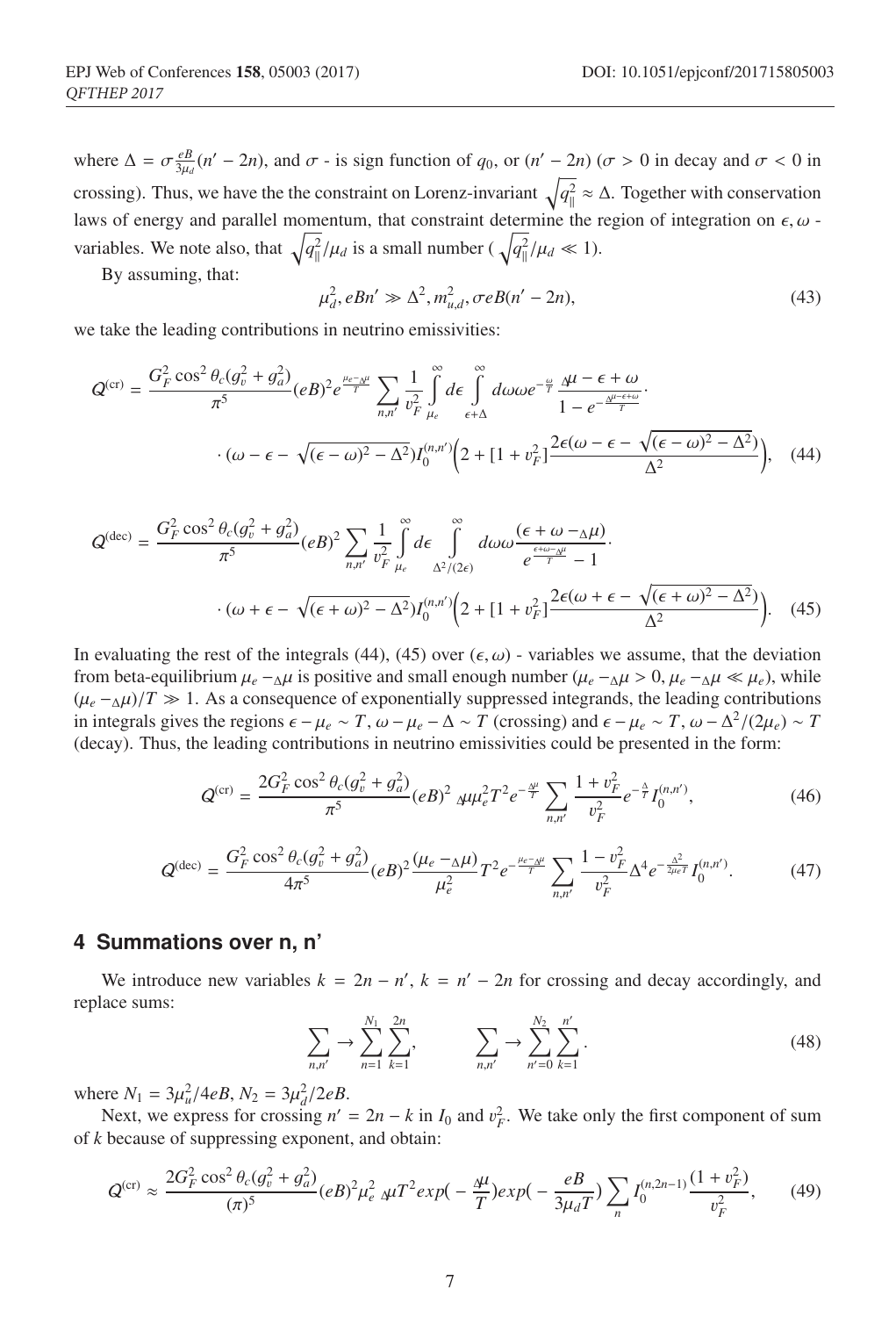where  $v_F^2 = 1 - 2eB(2n - 1)/3\mu_d^2$ .

We express in decay process  $n = (n' - k)/2$  and neglect in  $I_0^{(n,n')}$  dependence of *k*. This action is giving too high values of  $I_0^{(n,n')}$  by summing over *n'*. Hence, we obtain the upper bound on neutrino emissivity of decay. We use roughly the Euler-Macloren formula to sum the rest terms on *k*. In that case, the upper bound on neutrino emissivity of decay process is:

$$
Q^{(\text{dec})} \leq \frac{9\sqrt{\pi}G_F^2 \cos^2\theta_c(g_v^2 + g_a^2)}{4\sqrt{2}(\pi)^5} (eB)\mu_d \sqrt{\mu_e}(\mu_e - \Delta\mu + \frac{5}{2}T)T^{\frac{9}{2}} \cdot \exp(-\frac{\mu_e - \Delta\mu}{T}) \sum_{n'} I_0^{(\frac{n'}{2}, n')} \frac{1 - v_F^2}{v_F^2}, \quad (50)
$$

where  $v_F^2 = 1 - 2eBn'/3\mu_d^2$ .

### **5 Conclusions**

We research the covariant method of evaluation of neutrino emissivity in direct URCA-processes. In our model the superdense strong magnetized quark medium emits neutrinos. In evaluations, the values of magnetic field corresponds to the case, where the quarks take a lot of Landau-levels, and the electrons take ground Landau-level. In this case the analytically dependence neutrino emissivity of task parameters (chemical potentials quarks and electrons, temperature, magnetic field) is obtained for the first time. In using approximations

$$
\mu_u^2, \mu_d^2 \gg m_q^2(\mu) > eB \gtrsim \mu_e^2 \gg T^2,
$$
  

$$
\mu_d^2, eBn' \gg \Delta^2, m_{u,d}^2, \sigma eB(n'-2n),
$$

the main result is an exponentially suppression of both processes emissivities. As one can see from formulae (49), (50), in beta-equilibrium the decay goes on and the crossing is suppressed. Without beta-equilibrium both processes are suppressed. Thus, for our medium the stable state is the state with small deflection from beta-equilibrium and forbidden direct URCA-processes.

The decay suppression is a consequence of very small area *S* (40) of strongly degenerate fermidistributed functions  $f_d(1 - f_u)$  overlap.

The crossing suppression is a consequence of one-dimensional kinematics, which gives the restriction  $\omega > \epsilon$ , while  $\epsilon \geq \mu_e$ .

The main question for further investigation is how do URCA-processes go on at gradual decrease of magnetic field?

The paper is done within "YSU Initiative Scientific Researches" (Project AAAA-A16- 116070610023-3).

#### **References**

[1] Ozel F., Freire P. Masses, radii, and equation of state of neutron star. Ann. Rev. Astron. Astrophys., 54, 401-440, (2016).